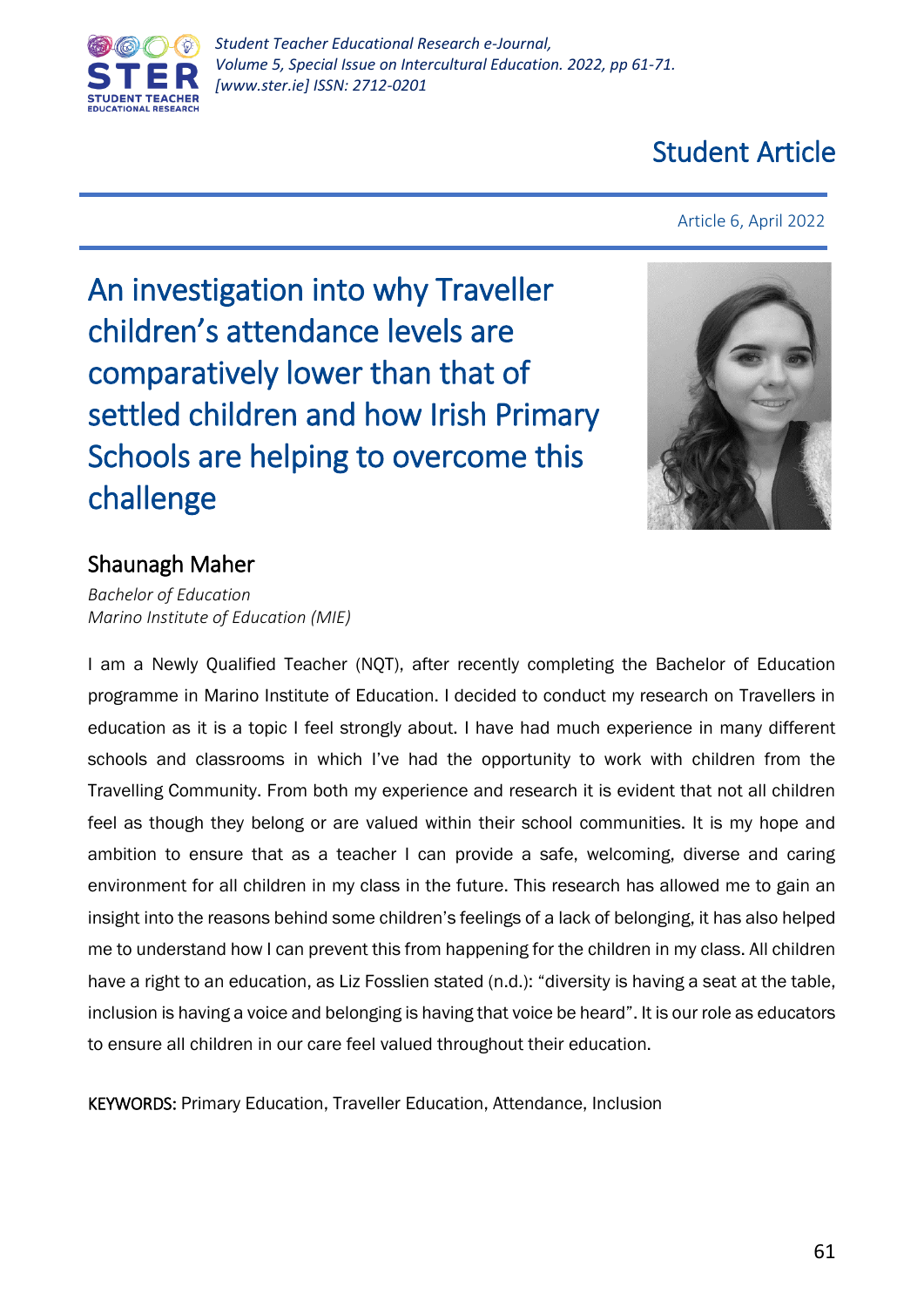

# INTRODUCTION

This article aims to investigate the relatively low levels of attendance and attainment of children from the Travelling Community in Irish primary schools. The research was conducted using documentary analysis. It is hoped that possible reasons behind low attendance rates amongst Traveller children will be identified and examined. The researcher also sought to investigate how schools are implementing and supporting the importance of improved attendance levels among Traveller children. The multiple programmes and interventions that the Department of Education and Skills (DES) have put in place in order to improve the educational experiences of Traveller children in DEIS schools will also be explored.

The reason and motivation for choosing this topic was because, although I had a positive experience throughout my education, feeling as though I belonged and mattered within society, following research and some school placements it is evident that not all children feel this way. It is essential that all children feel valued and respected no matter their identity or ethnicity. As a settled teacher it is my responsibility to foster this respect and ensure all children in my class and school community feel they belong and are valued by all. It is hoped that the research presented in this article will support teachers and other educators in providing an inclusive, welcoming, and safe classroom environment for all children regardless of their race, culture, or ethnic minority group. This article is a fragment of a broader dissertation which explored many factors that influence Traveller children's rates of attendance in education and also how primary schools are supporting children of the Travelling community to improve their levels of attendance.

## CONTEXT

There are 30,987 Travellers currently living in Ireland, which accounts for 0.7% of the Irish population (CSO, 2018); they were "first formally recognised as an ethnic minority in Ireland in 2017" (Houses of the Oireachtas, 2017 as cited in, Hanafin, et al., 2018, p. 45). "Travellers and Roma are among the most disadvantaged and marginalised people in Ireland" (National Traveller and Roma Inclusion Strategy, 2017-2021, p. 2) and research shows that this marginalisation is particularly evident within their experiences of education.

Patrick McDonagh made a statement that "education is the biggest problem facing the Travelling Community" (Committee on Key Issues affecting the Traveller Community, 2019, November 26). According to the Central Statistics Office Ireland (CSO, 2019) 6 in 10 Traveller males have only achieved primary level education. That accounts for 57.2% of the male Traveller population. Similarly, only 13% of females from the Traveller Community achieve upper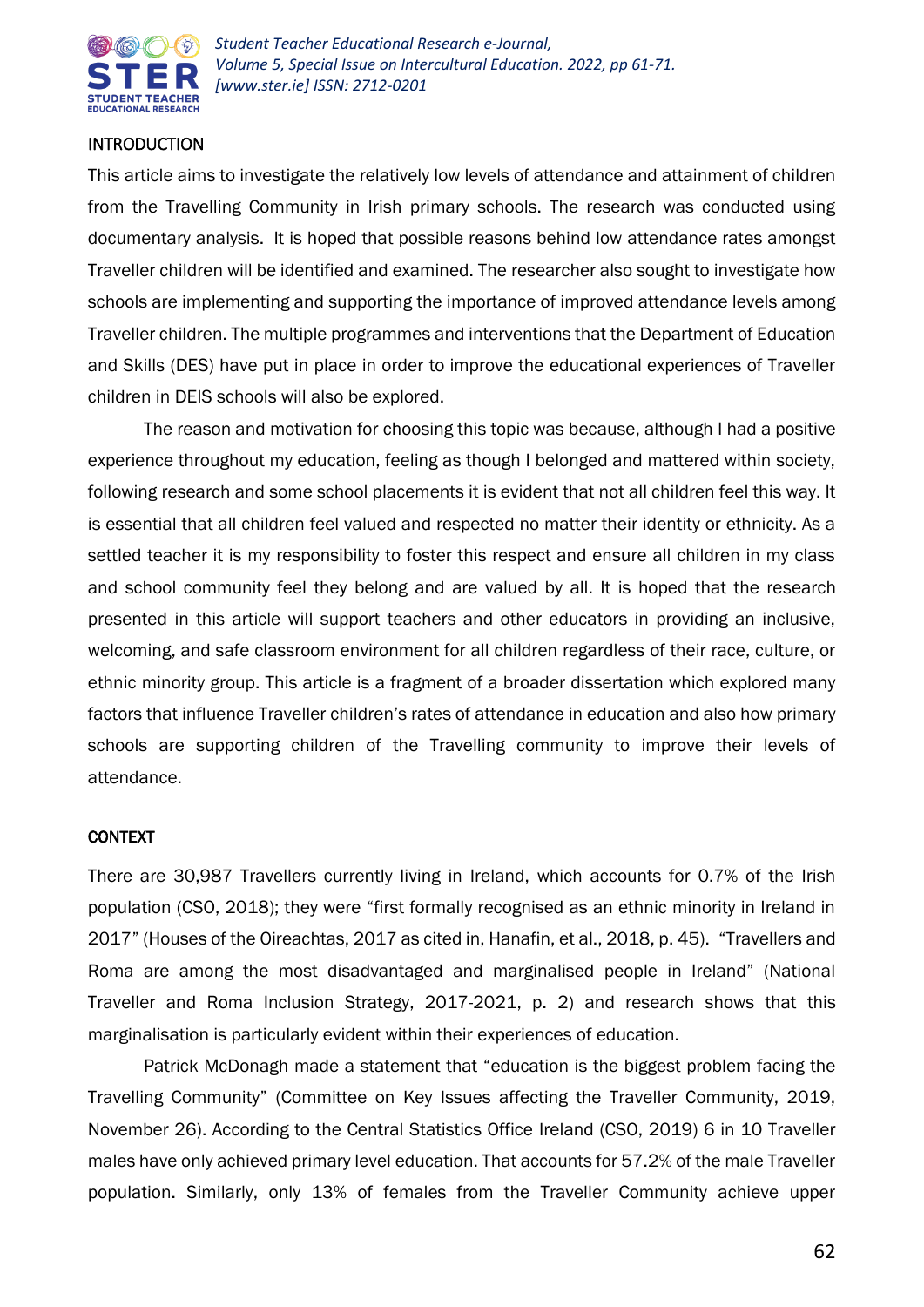

secondary level education compared to 70% of the settled population (CSO, 2019). It must be noted that there are many reasons that influence the attendance and retention rates of children from the Travelling community in school. Historic low levels of school completion, experiences of bullying in school, parents' experience of education, and exclusion in the classroom are to name but a few of the influential factors that have an impact on Travellers' educational experiences.

The Economic and Social Research Institute (ESRI) have stated that Travellers are fifty times more likely to leave school without a Leaving Certificate in comparison to the non-Traveller population in the country. These statistics are harrowing and are evidence that research in this area of education is warranted. Former Minister of Education, Joe McHugh (Committee on Key Issues affecting the Traveller Community, 2019, December, 3), acknowledged that there is an "enormous challenge" to overcome in respect to Travellers in education. The awareness of the problem is evident, yet why are the figures of Traveller children staying in education still so low? Martin Collins, Co-director of Pavee Point, a group that was formed to improve the rights of Travellers in Ireland and bridge the gaps between Travellers and settled people, stated that "Traveller children are falling between the cracks" with regard to the education system in Ireland (Committee on Key Issues affecting the Traveller Community, 2019, November 19). "Education is not a luxury it is an actual right that all children have in this country" (Joyce, Committee on Key Issues affecting the Traveller Community, 2019, November 12).

All children on the island of Ireland have a right to be treated equally within the education system regardless of their culture, background or ethnic group. However, statistics and research show that now, in the 21<sup>st</sup> Century, this is still not the case and many Traveller children are often discriminated against on a daily basis throughout their years of education. These findings are evidence to the fact that there is a critical need for extended research into why Traveller children's levels of attendance continue to be much lower than that of settled community children, and to examine how schools, teachers and the Department of Education can best address this difficult and continuous challenge.

## **METHODOLOGY**

The methodology used for the research was documentary analysis. Documentary research consists of the use of primary and secondary texts such as books, journal articles, newspaper articles and population censuses in order to gather information on a topic. Fitzgerald (2007) describes documentary research as quantitative or qualitative "analysis which encourages readers to locate, interpret, analyse and draw conclusions about the evidence presented" (p. 279).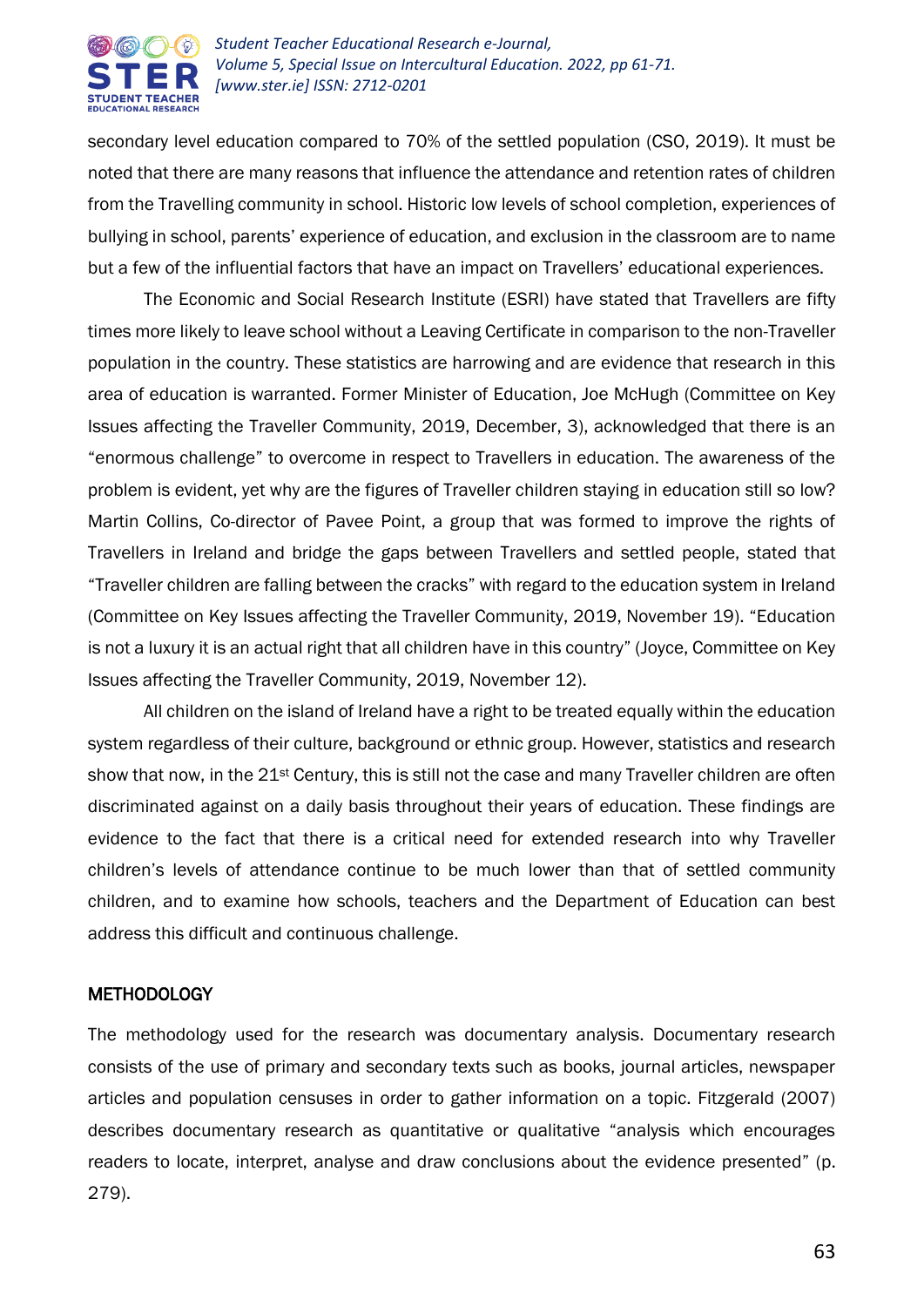

While Denscombe (2010) stated that there is a significant advantage with the amount of documents available and how easily they can be accessed it is important to note that some documents may be biased and therefore not accurate. It must be understood that many of the articles used as part of research for this dissertation were written by settled people and therefore there was a greater risk of bias present. Nevertheless, the author was critical in their research and ensured that the documents they chose were free of bias by analysing the documents with authenticity, credibility and meaning (Briggs & Coleman, 2007).

It is recognised that there are limitations to this research methodology. Documentary analysis focuses on secondary sources alone (Bohnsack, 2014), meaning interviews with Travellers to ascertain their perceptions of education could not be carried out. While many readings were informative and insightful it must be noted that conducting surveys and interviews would have added a more personal element to the research from the point of view of members of the Travelling community in Ireland.

While all research on this topic is relevant and important, there is a need for current research to be conducted. Much of the research gathered from readings is from several years ago and some of the information may not be relevant today. As a result of possible outdated research being explored this can impact the accuracy of the findings and information explored in this paper. This supports the author's statement above that current research on this topic is essential.

## FINDINGS AND DISCUSSION

One of the overall aims of this research was to investigate and understand reasons that influence Traveller children's attendance rates in Irish primary schools, what the influences are on their attendance levels, and how are schools and the department helping to counteract this trend of poor attendance among children of the Travelling Community.

TRAVELLER CHILDREN'S PEERS AND TEACHERS HAVE A LACK OF KNOWLEDGE AND UNDERSTANDING OF TRAVELLER CULTURE, WHICH INEVITABLY AFFECTS TRAVELLER CHILDREN'S ATTENDANCE IN IRISH PRIMARY SCHOOLS.

Research shows that both teachers and settled students engaging with Traveller children have a lack of understanding of Traveller culture which inevitably impacts on Traveller children's attendance. Traveller children admitted to "feeling lonely" (Joyce, Committee on Key Issues affecting the Traveller Community, 2019, November 12) in school with no sense of belonging because of this lack of understanding of their culture. This lack of understanding consequently results in poor relationships for Travellers with their settled peers and teachers. Children of the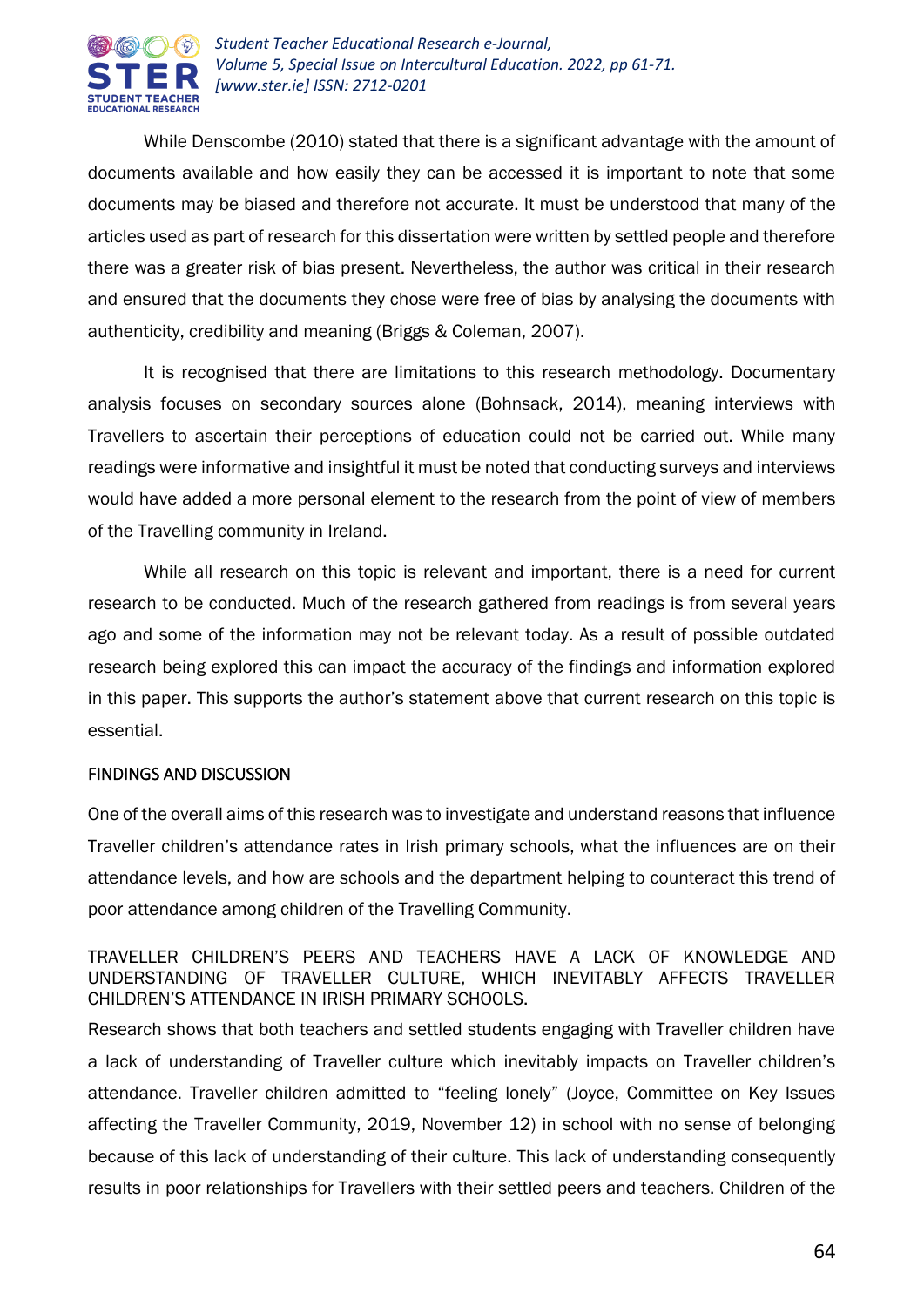

Travelling community face racism, bullying and discrimination within the school environment (Bloomer, et al., 2014). There is evidence to suggest that this bullying and discrimination towards Travellers is purely as a result of their ethnicity and cultural background (Bloomer, et al., 2014). Conneely (2020) also found evidence of such discrimination in a recent survey, when it was revealed that two out of three Travellers feel discriminated against because they are a member of the Travelling community. Fights, derogatory name-calling and being ignored in class (Bloomer, et al., 2014) are to list but a few of the forms of discrimination Travellers face. While these negative experiences affect Travellers' attendance rates it must be noted that a study by Devine, et al., (2008) showed that several non-Traveller children were noticed "sticking-up" for their ethnic minority peers amid racial bullying. This research supports the engagement with antibullying policies that many schools around the country have in place, it also holds a sense of hope that Traveller children may begin to have improved experiences in school if bullying is deemed unacceptable by all children.

However, Karl Kitching (as cited in Holland, 2018) made the observation that teachers too, engage in such discrimination. Kathleen Lawrence, a member of the Travelling Community spoke of her negative experience with teachers. She noted that teachers ignored her in class, had low expectations of what she could achieve and that they had little understanding of her culture (as cited in Holland, 2017). Additional research by Bhopal (2011) revealed that a number of teachers held negative opinions and attitudes towards Traveller children in their care; nevertheless, it must be noted that this study only represents a small number of teachers and therefore cannot be generalised for all educators in primary schools. The majority of teachers are "white females of upper middle class" (O'Brien, 2018) and from the settled community, which significantly adds to Traveller children's lack of belonging in school as they are not represented in the teaching profession. However, it must be noted that this trend is slowly changing and members of the Travelling community such as, Owen Ward, Temera O'Brien and Chrisdina O'Neill are evidence to such change as they are embarking on a journey to enter the education system as teachers. Nevertheless, these individuals only account for a very small percentage of the thousands of teachers in the country. Bloomer et al., (2014) still states that Traveller children are one of the most bullied groups in the school community; this bullying and lack of understanding of their culture has drastic implications on their rates of attendance (Biggart, et al., 2009).

THERE IS A LACK OF AND NEED FOR THE INCLUSION OF TRAVELLER IDENTITY AND OTHER ETHNIC MINORITY GROUPS WITHIN THE EDUCATION SYSTEM IN IRELAND. THIS LACK OF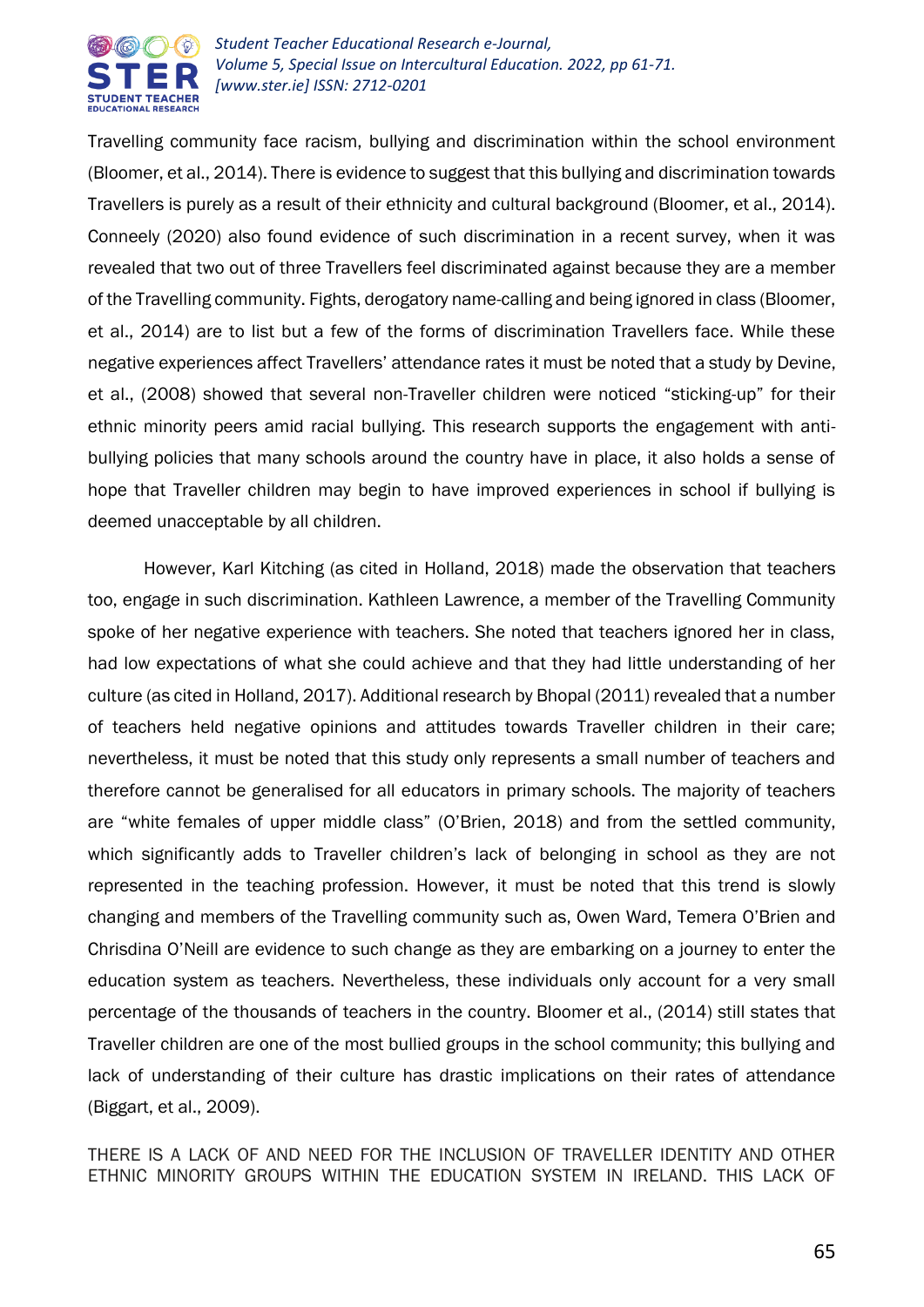

INCLUSION ULTIMATELY AFFECTS CHILDREN'S SENSE OF BELONGING AND IMPACTS THEIR ATTENDANCE LEVELS IN SCHOOL.

It could be argued that Travellers' beliefs and values are not represented in the curriculum. Catherine Joyce (Committee on Key Issues affecting the Traveller Community, 2019, November 12), made the statement that it is extremely difficult for Travellers to feel any sense of belonging in school as their living experience, culture and identity are not reflected throughout the curriculum. Ainscow (2005) believed that inclusion is one of the major challenges facing schools and educational systems around the world. This is evidence to the fact that proper inclusion of all beliefs and cultures is not widely recognised in all schools and therefore there is a need for its improvement. The Department of Education and its teachers have a responsibility for such improvement in ensuring that all children in schools around the country feel a sense of worth and belonging as they journey through the education system.

Dr Katriona O'Sullivan (as cited in; O'Brien, 2018) suggests that there is a need for schools to reflect the diverse nature of Irish society. Research has shown that many teachers choose not to engage in intercultural dialogue with their class as they feel there is a lack of support, they too admit to feelings of low self-efficacy (Bryan, 2010; Bryan & Bracken, 2011; Lodge, et al., 2004). With the lack of opportunity to learn about Traveller culture and history many Traveller children do not feel as though they belong in school, they do not feel respected or valued and these are important indicators of inclusion (Miller & Katz, 2002; as cited in Hanafin, et al., 2018). As a result of this lack of knowledge and engagement with Traveller culture in the curriculum, children from the settled community often lack understanding of their Traveller peers, which as stated can lead to bullying and discrimination.

Traveller children are rarely visible in textbooks (Bhopal, 2004; Moloney & O'Toole, 2018), or in the school environment itself. It is important for all children of all cultures to see themselves both in their surroundings and in their learning (O'Sullivan, 2018; as cited in O'Brien, 2018). Bhopal (2004) believed a possible change in the curriculum to be more flexible of Travellers' interests and needs could solve the problem of exclusion. However, if the Traveller Culture and History Education Bill (2018) were to be introduced officially all children would have an understanding of Traveller identity which inevitably could break down many barriers. This Bill would benefit all children in schools, but especially, Traveller children and their families as they would feel represented in their learning in school. In 1995, Dwyer noted that teachers believed a deeper understanding of Traveller culture would benefit both them and all their students in school; however, in 2021 the level of knowledge of Traveller culture amongst educators is still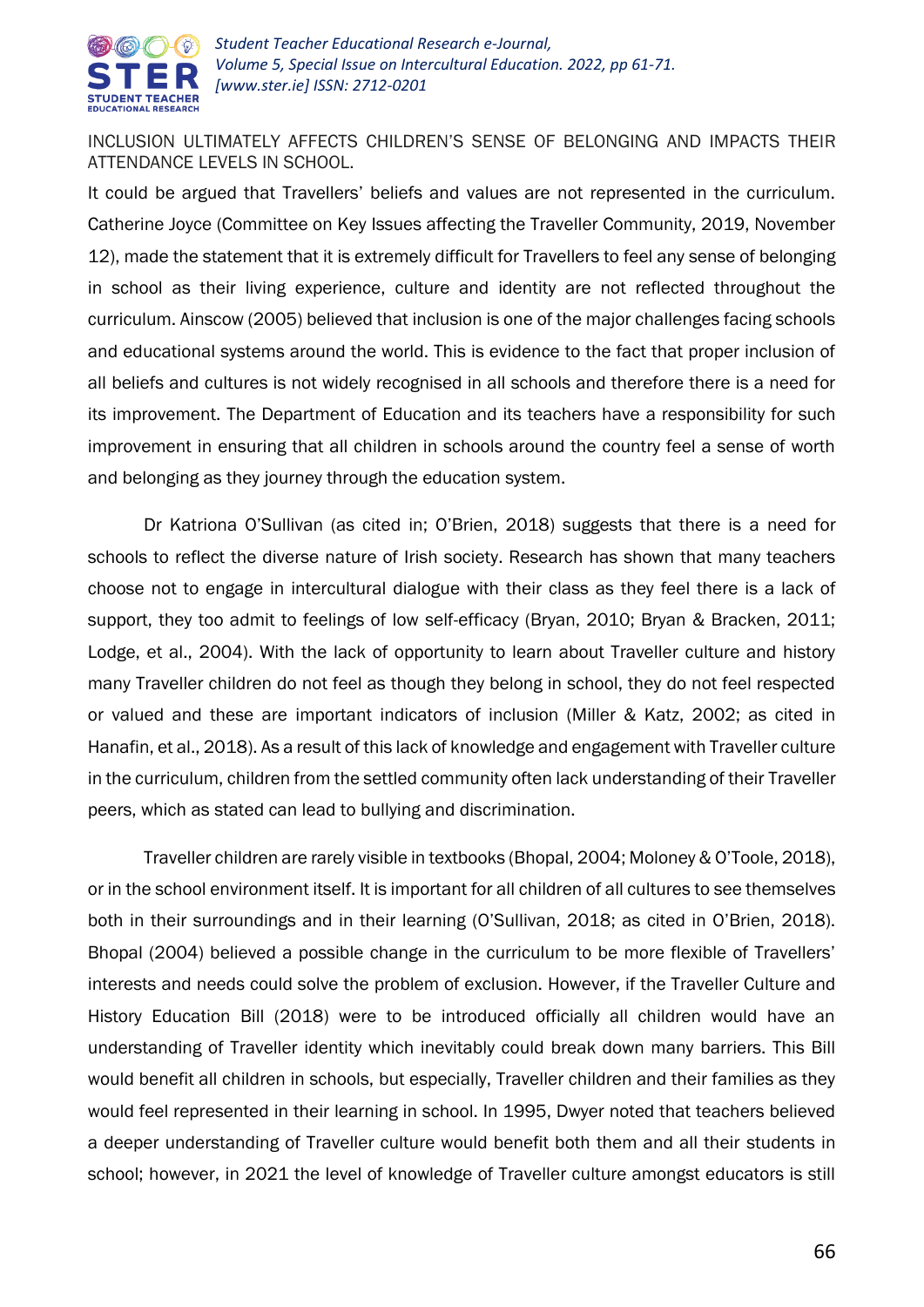

inadequate. There is a significant need for this Bill to be approved in order to improve the educational experiences and sense of belonging of Traveller children in Irish primary schools.

It must be noted that the Yellow Flag programme is making significant progress in developing understandings of many cultures in Irish schools. The Yellow Flag programme was first established in 2008 by the Irish Traveller Movement in response to Travellers' experience in the education system (ITM, 2018). The aim of the programme is to help schools and teachers provide a welcoming, intercultural environment and classroom for all students in their care. Often in school "children may not see people like themselves pictured in books, or people like themselves working as teachers in their school" (ITM, 2018, p. 7). However, the Yellow Flag programme offers teachers supports in including and exploring many different cultures and beliefs through the hidden curriculum. The overall ambition of the programme is for children to "be proud of themselves, their community and culture" (ITM, 2018. p. 14). However, this programme is not implemented in all schools and therefore many schools, teachers and students still lack knowledge of what a diverse classroom and school setting entails. As the ITM (2018) expressed in the Yellow Flag Handbook "cultural diversity will not be a barrier, but rather a reason for success" (p. 9) and therefore the Yellow Flag Programme should be introduced to all schools in the country.

# SCHOOL PROGRAMMES IN DEIS PRIMARY SCHOOLS ARE CRUCIAL IN SUPPORTING TRAVELLER CHILDREN AND THEIR FAMILIES IN TACKLING POOR ATTENDANCE LEVELS.

While Traveller children continue to face discrimination throughout their journey through the education system it is to be acknowledged that the many supports in place in DEIS schools across the country have provided the opportunity for an improved educational experience for the children in their care (Weir et al., 2018). Supports such as the Home School Community Liaison (HSCL) programme and the School Completion Programme (SCP) have proved to be vital in improving rates of attendance among Traveller children. Research by the ERC and the Department's inspectorate in 2011 concluded that "there is clear evidence that the DEIS Programme is having a positive effect on tackling education disadvantage" (as cited in DES, 2016, p. 4) and further research by Smyth et al., (2015) stated that the "rate of change in retention is better in DEIS schools than non-DEIS schools" (p. 6). This research suggests that the programmes and initiatives in DEIS schools have and continue to make a difference in the rates of attendance and school completion not only for Traveller children but all children experiencing educational disadvantage. Nevertheless, it is important to note that the 2016 Census stated that 4,539 Traveller children attended DEIS schools and that 3,848 Traveller children attended non-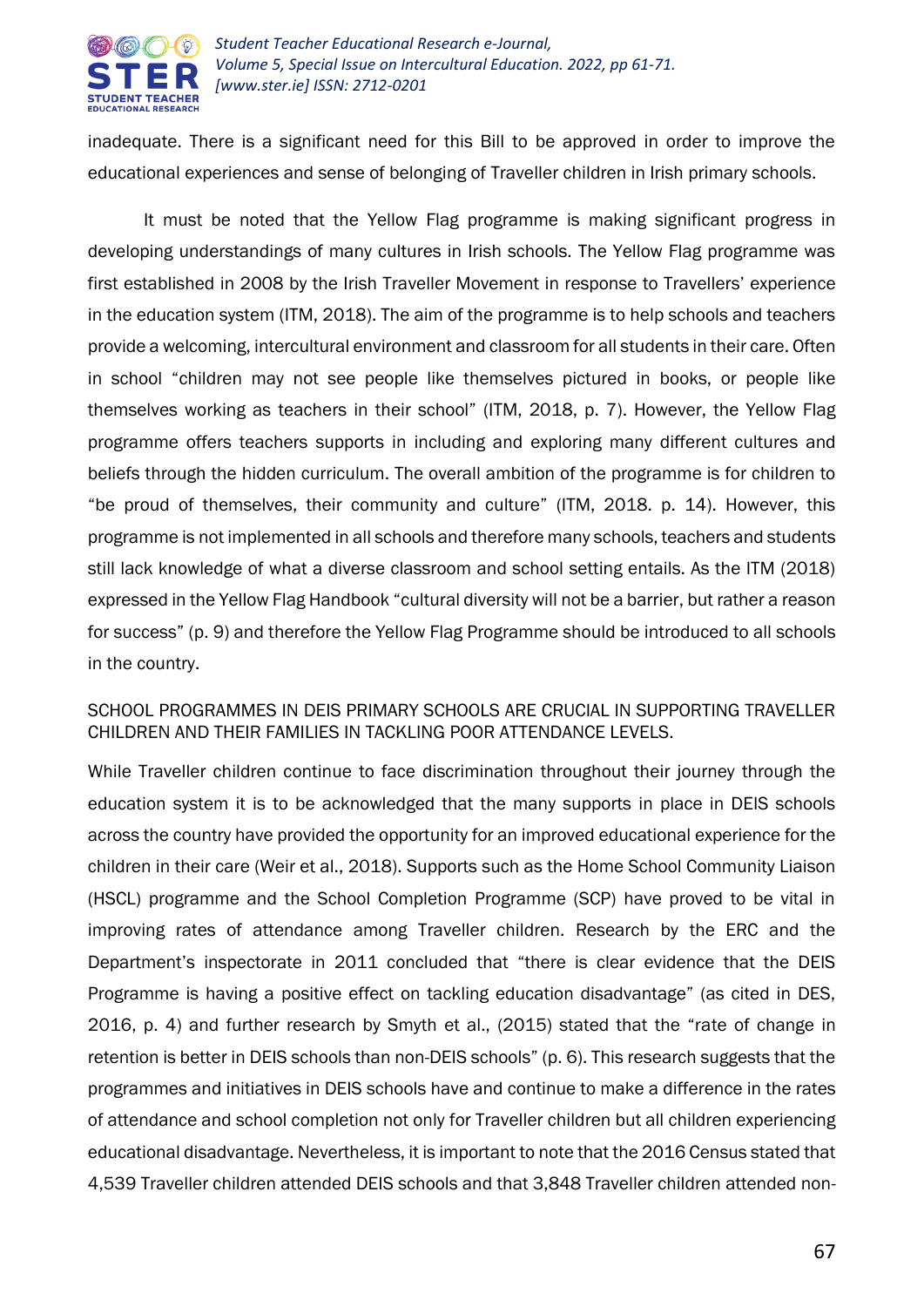

DEIS schools (Tickner, 2017). This finding poses the question for those Travellers in non-DEIS schools and whether their needs are being catered for in regard to supporting them through their education and implementing strategies to improve their attendance levels.

# **CONCLUSION**

This research sought to identify some of the possible reasons behind poor levels of attendance in school among members of the Travelling community. Following documentary analysis, it is evident that there is a lack of a sense of belonging within education for Traveller children, which ultimately has an impact on their attendance levels in school. Members of this minority ethnic group face discrimination from both their teachers and settled peers as a result of the lack of knowledge of Traveller culture. This lack of knowledge stems from the disappointing fact that Traveller culture is not well represented throughout the curriculum or ordinary school life. While programmes such as the Yellow Flag offer support to teachers and students in promoting inclusivity for all children, the Yellow Flag programme has only been implemented in 80 schools across Ireland to date and therefore it is clear that there is a need for more promotion of this initiative within schools across the country. The Traveller Culture and History in Education Bill (2018) needs to be integrated into the primary school curriculum. The implementation of this Bill would offer a significant improvement in a sense of belonging in schools for Traveller children and their parents. It would allow them to have an opportunity to learn about their own culture, be able to share their own personal experiences and fully contribute to discussions about their learning, thus leading to possible increases in rates of attendance.

While Traveller children's attendance levels are still much lower in comparison to their settled peers it is important to acknowledge that there have been significant improvements for all children experiencing disadvantage in their education. Supports such as the SCP and HSCL are fostering such improvements however, in order to support all Traveller children in education these programmes need to be introduced and implemented in all primary schools. This would allow for positive relationships to be formed between the home and school for all Traveller families, and hopefully improve levels of attendance.

## Recommendations:

The author has made the following recommendations in the hope that these suggestions can be implemented and result in improvements for members of the Travelling community in their education in the future.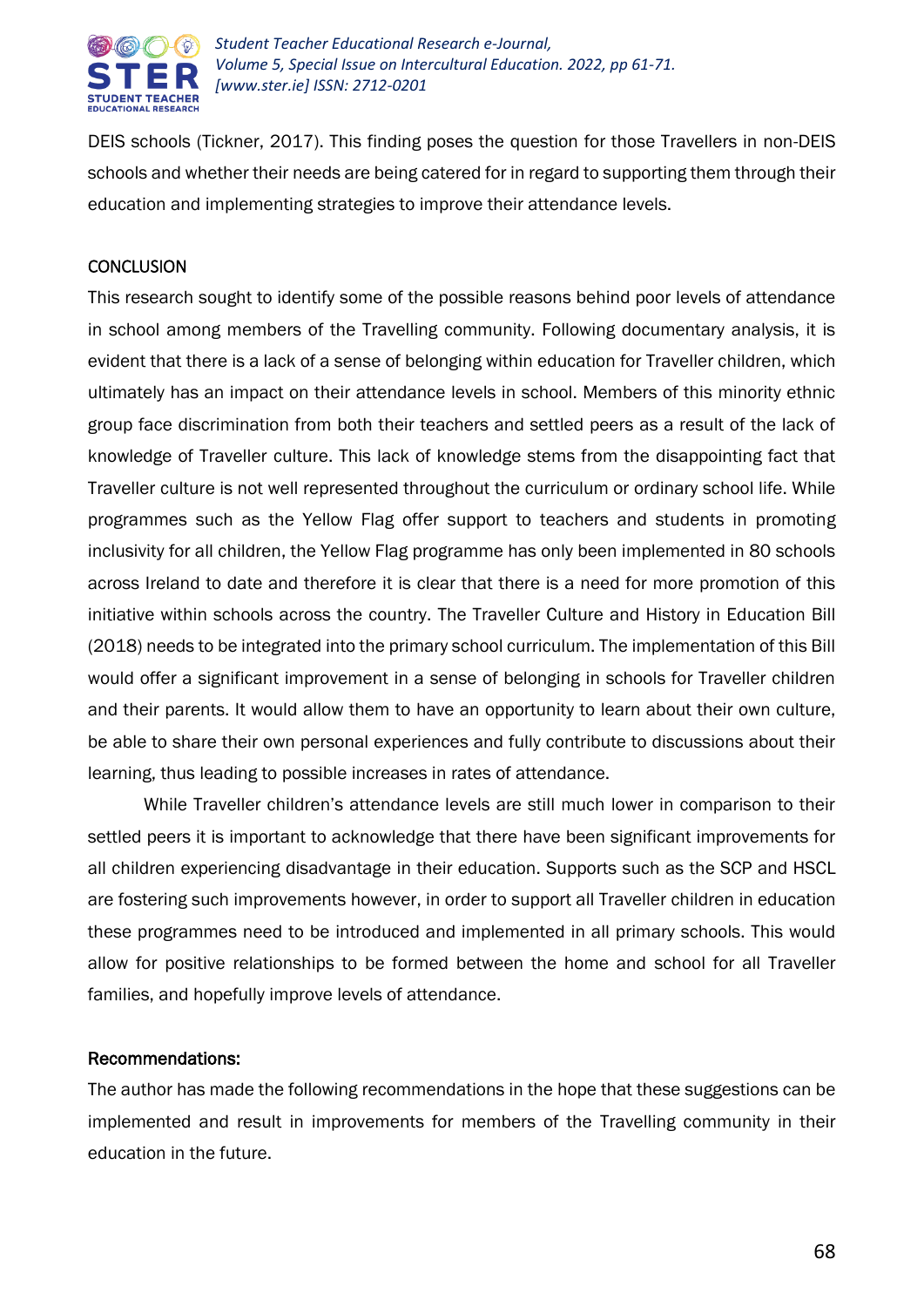

- Teachers should be offered the opportunity to engage in courses that offer both understanding and methodologies of how to engage in lessons around the topic of Traveller culture. Initial teacher education courses should too have an element of learning about ethnic minority groups in Ireland.
- The Yellow Flag programme is significant in helping schools create a more inclusive environment and in providing supports and resources to teachers for lessons of interaction with different cultures. Many schools across Ireland are now more diverse in the cultures and beliefs of children in their schools and henceforth the Yellow Flag programme should be implemented in all schools.
- The Traveller Culture and History in Education Bill too needs to be passed and integrated into the primary school curriculum.

Overall, the researcher found this study to be very valuable as a future educator, because an improved understanding of Traveller education was gained, which has allowed the author to now know and understand how to ensure their future classroom will be a welcoming place for all children regardless of their cultural background. The author hopes that the recommendations stated can be implemented and will result in improvements in the education system that will support members of the Travelling community in their education in the future.

# ACKNOWLEDGEMENTS

Many people have been of great support to me throughout my research and writing of this dissertation. I would sincerely like to thank my dissertation supervisor Feargal Ó'Laighin, for all his help and guidance. His patience, advice and support given to me has been endless and for that I am eternally grateful. I would also like to thank Dr. Aimie Brennan for her guidance at the start of this journey, her support through lectures was greatly appreciated. I would also like to thank her for giving me the opportunity to take part in STER. Thank you to Mairéad Minnock who too helped and advised me on certain elements of my dissertation. My heartfelt thanks also to my friends at home and in college for their support, encouragement and understanding throughout this time, it is very much appreciated. To my family, who have supported me through every step of this process, thank you. Your patience, understanding and guidance has not gone unnoticed, I really appreciate all you have helped me with throughout this research process.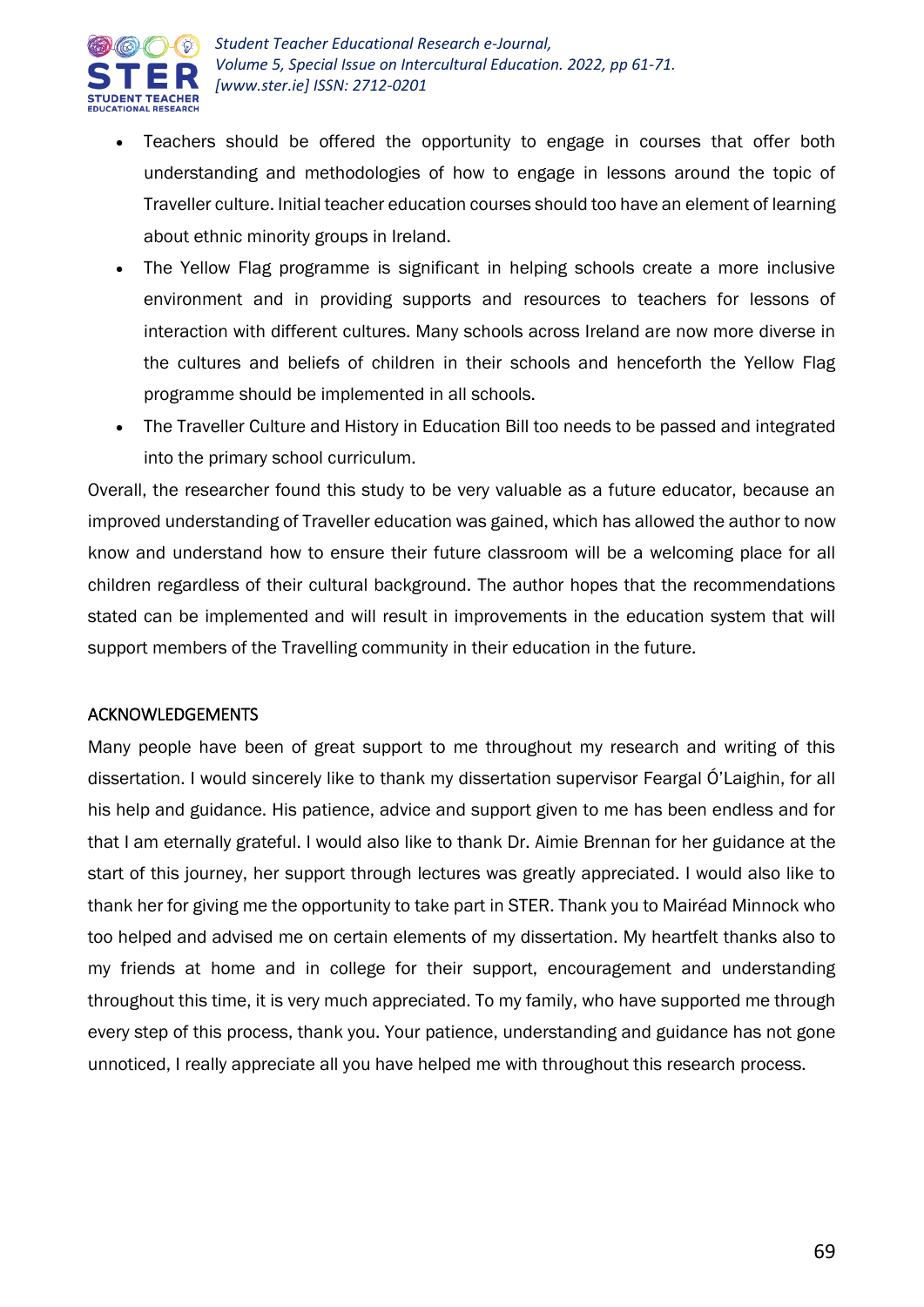

# **REFERENCES**

- Ainscow, M. (2005). Developing inclusive education systems: What are the levers for change? *Journal of Educational Change*, 6(2), pp. 109-124. DOI 10.1007/s10833-005-1298-4
- Bhopal, K. (2004). Gypsy travellers and education: Changing needs and changing perceptions. *British Journal of Educational Studies*, *52*(1), 47-64.
- Bhopal, K. (2011). 'What about us?' Gypsies, Travellers and 'White racism' in secondary schools in England. *International Studies in Sociology of Education*, *21*(4), 315-329.
- Biggart, A., O'Hare, L., & Connolly, P. (2009). A need to belong: An epidemiological study of black and minority ethnic children's perceptions of exclusion in the southern area of Northern Ireland. *Centre for Effective Education, Queen's University, Belfast*.
- Bloomer, F., Hamilton, J., & Potter, M. (2014). Challenges and barriers in primary school education: The experiences of Traveller children and young people in Northern Ireland. *Education, Citizenship and Social Justice*, *9*(1), 3-18.
- Bohnsack, R. (2014). Documentary method. The SAGE handbook of qualitative data analysis, 217-233.
- Briggs, A., & Coleman, M. (2007)*. Research methods in educational leadership and management*. SAGE Publications.
- Bryan, A. (2010). Corporate multiculturalism, diversity management, and positive interculturalism in Irish schools and society. *Irish Educational Studies*, (29)3. DOI:10.1080/03323315.2010.498566
- Bryan, A., & Bracken, M. (2011). 'They think the book is right and I am wrong': Intercultural education and the positioning of ethnic minority students in the formal and informal curriculum. In *The changing faces of Ireland* (pp. 105-123). Brill Sense.
- Central Statistics Office (CSO). (2018). *Annual Report*. Retrieved September 21, 2020, from: [https://www.cso.ie/en/media/csoie/aboutus/documents/Statement\\_of\\_Strategy\\_201](https://www.cso.ie/en/media/csoie/aboutus/documents/Statement_of_Strategy_201%098_Progress_Report.pdf) [8\\_Progress\\_Report.pdf](https://www.cso.ie/en/media/csoie/aboutus/documents/Statement_of_Strategy_201%098_Progress_Report.pdf)
- Central Statistics Office (CSO). (2019). *Annual Report*. Retrieved September 14, 2020, from: [https://www.cso.ie/en/releasesandpublications/ep/pvsys/vitalstatisticsyearlysu](https://www.cso.ie/en/releasesandpublications/ep/pvsys/vitalstatisticsyearlysu%09mmar1%09y2019/) mmar1 [y2019/](https://www.cso.ie/en/releasesandpublications/ep/pvsys/vitalstatisticsyearlysu%09mmar1%09y2019/)
- Committee on Key Issues affecting the Traveller Community. (2019, November 12). *Travellers and Education* [Video]*.* Dáil Éireann. [https://www.oireachtas.ie/en/oireachtas-tv/video](https://www.oireachtas.ie/en/oireachtas-tv/video-%09archive/committees/?committee%5B0%5D=%2Fen%2Fcommittees%2F32%2Fco%09mmittee-on-key-issues-affecting-the-traveller-community%2F)[archive/committees/?committee%5B0%5D=%2Fen%2Fcommittees%2F32%2Fco](https://www.oireachtas.ie/en/oireachtas-tv/video-%09archive/committees/?committee%5B0%5D=%2Fen%2Fcommittees%2F32%2Fco%09mmittee-on-key-issues-affecting-the-traveller-community%2F)

[mmittee-on-key-issues-affecting-the-traveller-community%2F](https://www.oireachtas.ie/en/oireachtas-tv/video-%09archive/committees/?committee%5B0%5D=%2Fen%2Fcommittees%2F32%2Fco%09mmittee-on-key-issues-affecting-the-traveller-community%2F)

Committee on Key Issues affecting the Traveller Community. (2019, November 19). *Travellers and Education (resumed)* [Video]*.* Dáil Éireann. [https://www.oireachtas.ie/en/oireachtas](https://www.oireachtas.ie/en/oireachtas-tv/video-%09archive/committees/?committee%5B0%5D=%2Fen%2Fcommittees%2F32%2Fco%09mmittee-on-key-issues-affecting-the-traveller-community%2F)[tv/video-](https://www.oireachtas.ie/en/oireachtas-tv/video-%09archive/committees/?committee%5B0%5D=%2Fen%2Fcommittees%2F32%2Fco%09mmittee-on-key-issues-affecting-the-traveller-community%2F)

[archive/committees/?committee%5B0%5D=%2Fen%2Fcommittees%2F32%2Fco](https://www.oireachtas.ie/en/oireachtas-tv/video-%09archive/committees/?committee%5B0%5D=%2Fen%2Fcommittees%2F32%2Fco%09mmittee-on-key-issues-affecting-the-traveller-community%2F) [mmittee-on-key-issues-affecting-the-traveller-community%2F](https://www.oireachtas.ie/en/oireachtas-tv/video-%09archive/committees/?committee%5B0%5D=%2Fen%2Fcommittees%2F32%2Fco%09mmittee-on-key-issues-affecting-the-traveller-community%2F)

Committee on Key Issues affecting the Traveller Community. (2019, November 26). *Travellers and Education (resumed)* [Video]*.* Dáil Éireann. [https://www.oireachtas.ie/en/oireachtas](https://www.oireachtas.ie/en/oireachtas-tv/video-%09archive/committees/?committee%5B0%5D=%2Fen%2Fcommittees%2F32%2Fco%09mmittee-on-key-issues-affecting-the-traveller-community%2F)[tv/video-](https://www.oireachtas.ie/en/oireachtas-tv/video-%09archive/committees/?committee%5B0%5D=%2Fen%2Fcommittees%2F32%2Fco%09mmittee-on-key-issues-affecting-the-traveller-community%2F)

> [archive/committees/?committee%5B0%5D=%2Fen%2Fcommittees%2F32%2Fco](https://www.oireachtas.ie/en/oireachtas-tv/video-%09archive/committees/?committee%5B0%5D=%2Fen%2Fcommittees%2F32%2Fco%09mmittee-on-key-issues-affecting-the-traveller-community%2F) [mmittee-on-key-issues-affecting-the-traveller-community%2F](https://www.oireachtas.ie/en/oireachtas-tv/video-%09archive/committees/?committee%5B0%5D=%2Fen%2Fcommittees%2F32%2Fco%09mmittee-on-key-issues-affecting-the-traveller-community%2F)

Committee on Key Issues affecting the Traveller Community. (2019, December 3). *Travellers and Education (resumed)* [Video]*.* Dáil Éireann. [https://www.oireachtas.ie/en/oireachtas](https://www.oireachtas.ie/en/oireachtas-tv/video-archive/committees/?committee%5B0%5D=%2Fen%2Fcommittees%2F32%2Fcommittee-on-key-issues-affecting-the-traveller-community%2F)[tv/video-](https://www.oireachtas.ie/en/oireachtas-tv/video-archive/committees/?committee%5B0%5D=%2Fen%2Fcommittees%2F32%2Fcommittee-on-key-issues-affecting-the-traveller-community%2F)

[archive/committees/?committee%5B0%5D=%2Fen%2Fcommittees%2F32%2Fcommittee](https://www.oireachtas.ie/en/oireachtas-tv/video-archive/committees/?committee%5B0%5D=%2Fen%2Fcommittees%2F32%2Fcommittee-on-key-issues-affecting-the-traveller-community%2F)[on-key-issues-affecting-the-traveller-community%2F](https://www.oireachtas.ie/en/oireachtas-tv/video-archive/committees/?committee%5B0%5D=%2Fen%2Fcommittees%2F32%2Fcommittee-on-key-issues-affecting-the-traveller-community%2F)

- Conneely, A. (2020). Survey highlights discrimination felt by Travellers. *RTÉ News Ireland*. Retrieved October 20, 2020, from: [https://www.rte.ie/news/ireland/2020/0922/1166851](https://www.rte.ie/news/ireland/2020/0922/1166851-%09traveller-roma/) [traveller-roma/](https://www.rte.ie/news/ireland/2020/0922/1166851-%09traveller-roma/)
- Denscombe, M. (2010). The good research guide : for small-scale social research projects. Berkshire McGraw-Hill Open University.
- Department of Education and Science. (2016). Home School Community Liaison Scheme. Scheme Information Booklet for DEIS schools participating in the Home School Community Liaison Scheme